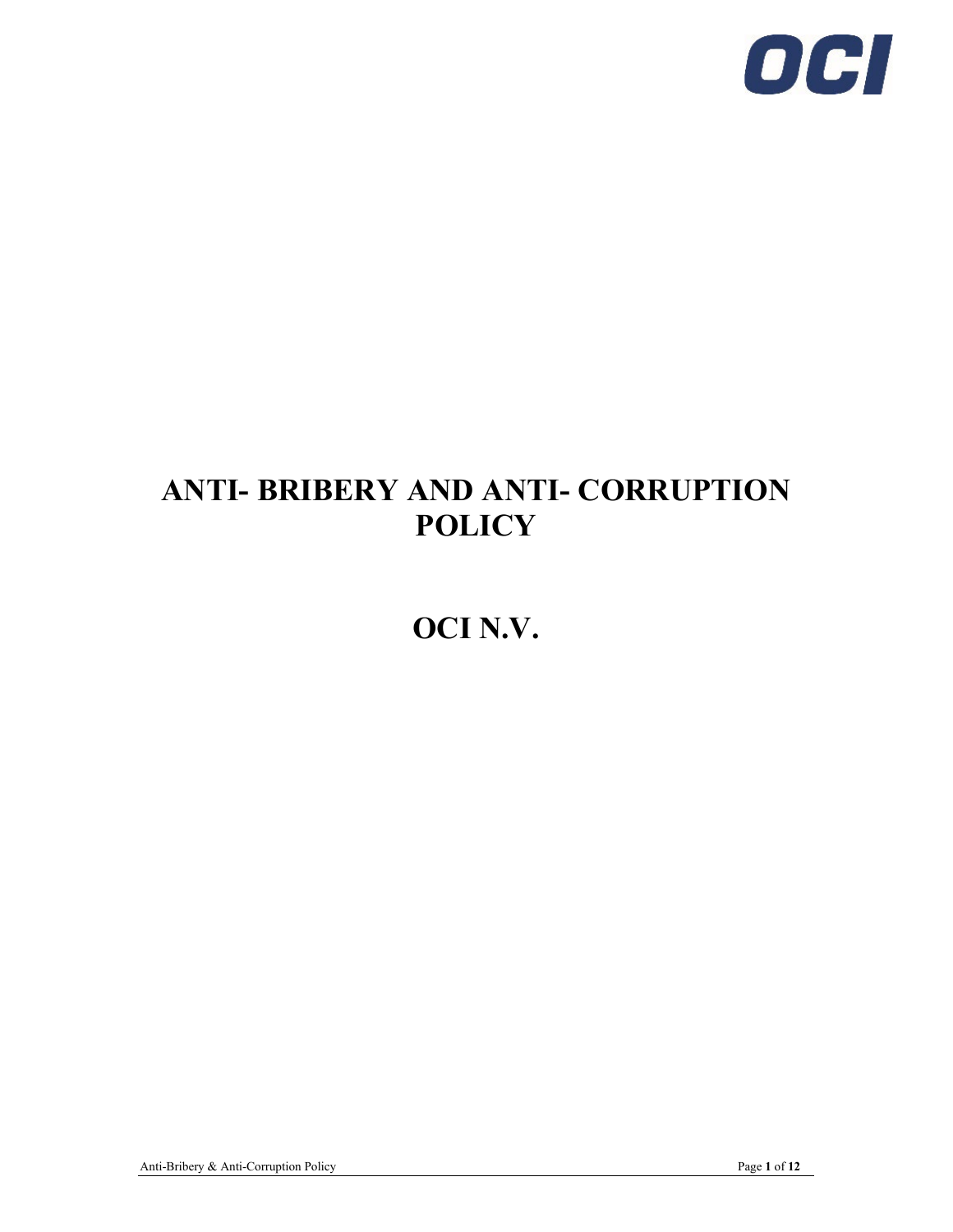

# TABLE OF CONTENTS

| $\mathbf{1}$                     |  |
|----------------------------------|--|
| 2.                               |  |
| 3.                               |  |
| 4.                               |  |
| 5.                               |  |
| 6.                               |  |
| $7_{\scriptscriptstyle{\ddots}}$ |  |
|                                  |  |
| 8.                               |  |
| 9.                               |  |
|                                  |  |
|                                  |  |
|                                  |  |
|                                  |  |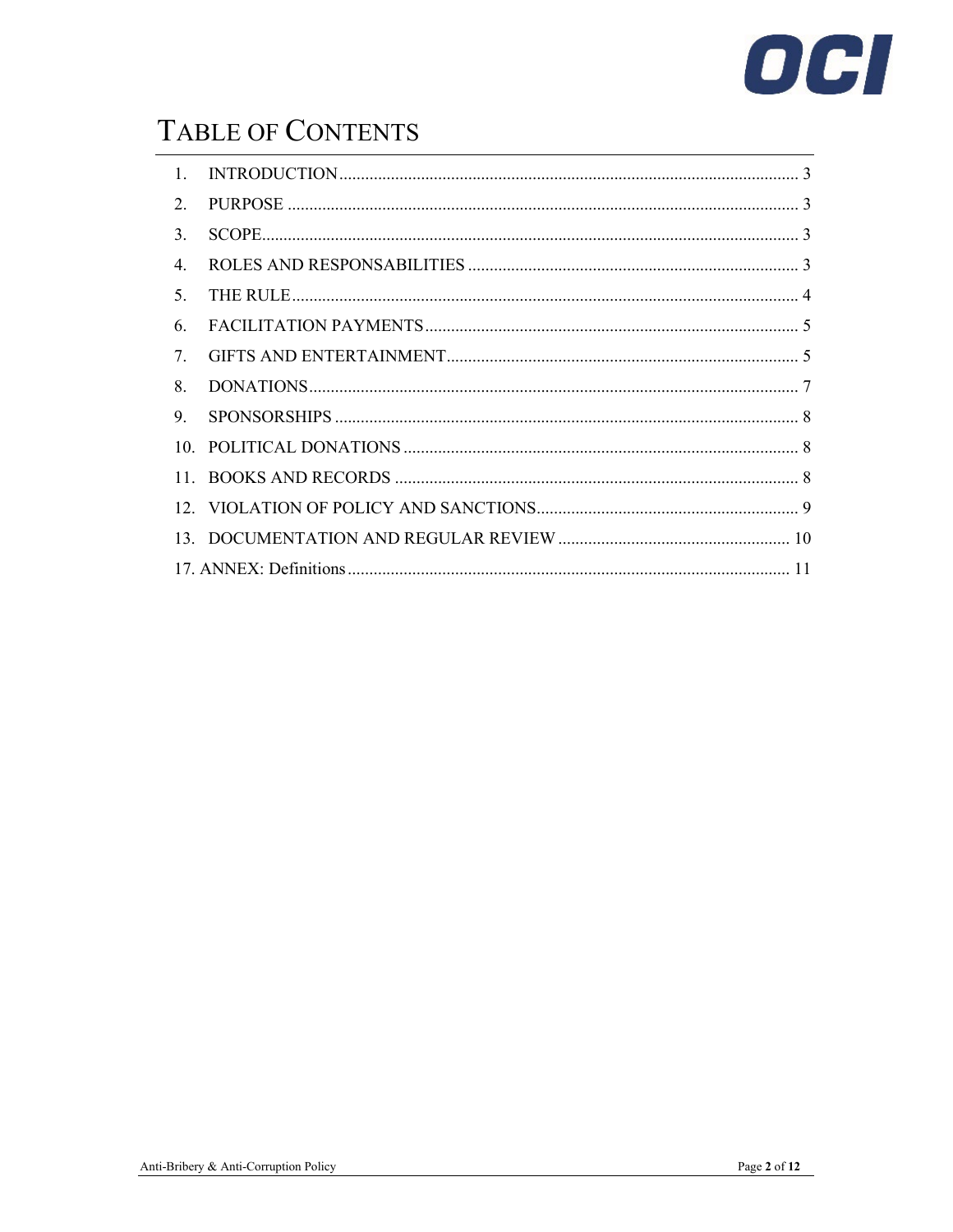

# **ANTI-BRIBERY AND ANTI-CORRUPTION POLICY**

## <span id="page-2-0"></span>**1. Introduction**

OCI<sup>[1](#page-2-4)</sup> strives to conduct all business activities responsibly, efficiently, transparently, and with integrity and respect towards all stakeholders. Our values are incorporated into our Code of Conduct and Policies, which underline our commitment to safeguarding our principles.

OCI is committed to fully comply with local and international Anti-bribery and Anticorruption laws. This includes OCI's strict prohibition against the offering, receiving, acceptance, payment or authorization of any bribe and any form of corruption.

## <span id="page-2-1"></span>**2. Purpose**

Bribery and corruption is prohibited by law. The U.S. Foreign Corrupt Practices Act (FCPA) and the UK Bribery Act are laws, which have global (i.e. extra-territorial) effect and apply to OCI wherever we do business. In recent years, many other countries have developed specific laws on bribery and corruption that apply locally<sup>[2](#page-2-5)</sup>. Violation of these laws can lead to significant fines, not only for OCI but also for its responsible officers, and even imprisonment.

This Anti-bribery and corruption Policy aims to give further guidance on the norms of business integrity as set in the OCI Code of Conduct and the mentioned laws and regulations. This Policy thus covers the areas of facilitation payments, gifts, entertainment, travel and lodging, sponsorship, charitable donations and political contributions.

# <span id="page-2-2"></span>**3. Scope**

This Policy applies to all employees, officers and directors of OCI, contract staff and other engaged through an agreement (collectively referred to as the "Employees").

# <span id="page-2-3"></span>**4. Roles and Responsibilities**

Compliance with this policy by all Employees is mandatory at all times. In jurisdictions where (local) laws or regulations set stricter rules than those set out in this policy (e.g. lower thresholds) the stricter rules prevail. When in doubt contact your Local Compliance Officer (LCO) or our Group Compliance Officer.

<span id="page-2-4"></span><sup>&</sup>lt;sup>1</sup> OCI N.V. and its subsidiaries, Joint Ventures and other 50% or more controlled entities.

<span id="page-2-5"></span><sup>&</sup>lt;sup>2</sup> Adopted pursuant to the OECD Convention on Combating Bribery of Foreign Public Officials in International Business Transactions; The OECD Convention.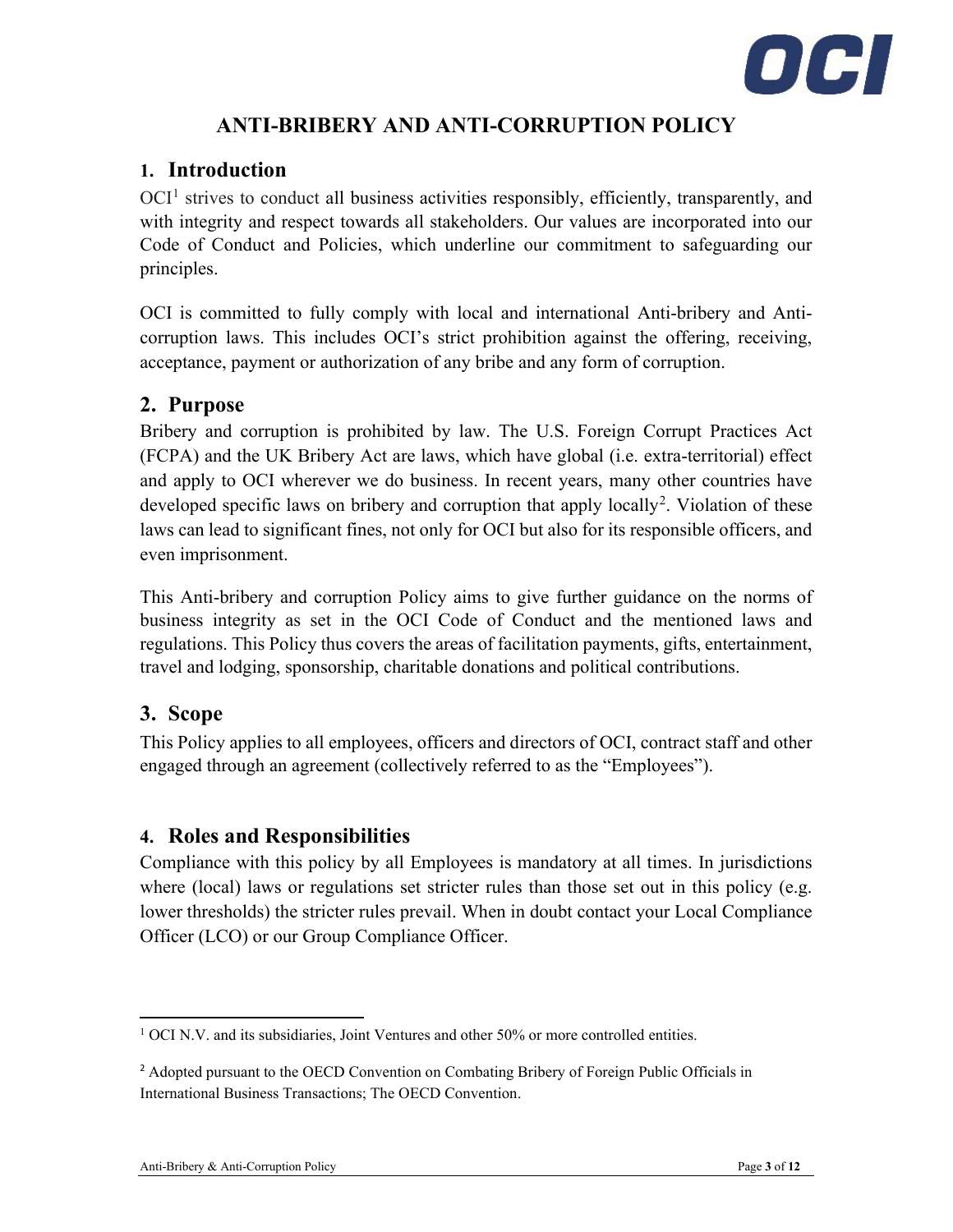

Employees must be familiar with its contents and any additional legal or regulatory requirements applicable to their location or business/ industry. Employees with supervisory responsibilities must make their team members or direct reports aware of the risks identified in this policy and direct them to act in accordance with it. Employees must report any (appearance of) violation of any element of this policy to their manager, next level-up manager, Reporting Officer, LCO or (anonymously) through the OCI Hotline [www.oci.ethicspoint.com.](http://www.oci.ethicspoint.com/)

# <span id="page-3-0"></span>**5. The Rule**

It is strictly prohibited to offer or accept a bribe (or engage in any activity that gives the appearance of offering or accepting a bribe**).** 

A bribe can be described as the payment, promise of payment or authorization of payment of anything of value, either directly or indirectly, to obtain an improper personal or business advantage.

- It not only covers the actual payment of a bribe, but also the promise of payment or (internal) authorization of payment of a bribe. The fact that the bribe was ultimately not paid makes no difference in this regard.
- The wording 'directly or indirectly' implies that a bribe is a bribe regardless whether it is paid directly to the intended recipient, or indirectly, i.e. if payment is done through a third party (e.g. a sub-contractor, agent or other intermediary) or if payment is received through a third party (e.g. given to a friend, relative or other liaison of the recipient).
- The wording 'anything of value' implies that, not only money can be an instrument of bribery, but also other benefits such as gifts, entertainment, information, personal favors, donations or anything else that would be of value to the recipient.
- There is no minimum threshold. Whether something is of value depends on the perspective of the intended recipient of the bribe (are they likely to be influenced by whatever it is that is offered to them?).

A bribe is, however, only a bribe if it is done with the intent of improperly influencing a public official or private person to obtain or retain business. In other words, if it is intended to induce a public official or private person to misuse their position to secure any kind of business advantage for OCI.

Intent does not have to be explicit. It can also be deduced from specific circumstances. E.g., the giving of lavish gifts or entertainment can also express such intent. Moreover, the intent must concern the obtaining or retaining of a business advantage. This includes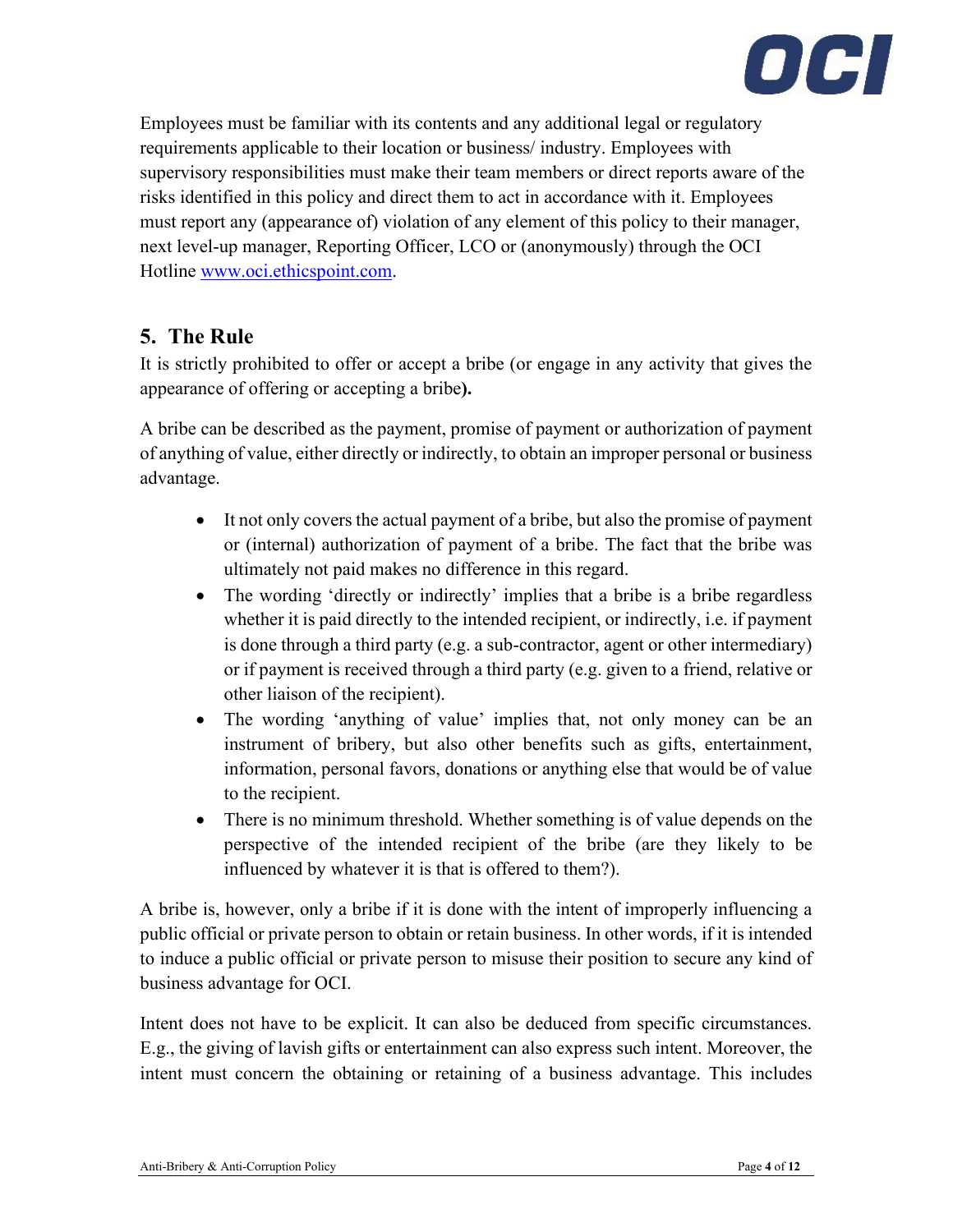

bribing public officials or private persons in order to influence the outcome of a tender but can also include other commercial advantages (obtaining favourable tax treatment, etc.).

OCI can be held liable for bribes paid by its sub-contractors, agents and other intermediaries if it knew or could have known that bribes are involved. Conscious disregard, wilful blindness or deliberate ignorance of the facts can be sufficient to establish a violation. Therefore, it is essential that our Third Parties also comply with anti-bribery laws. Compliance is established through the Sanction Policy and guidance materials in respect of third-party due diligence.

### <span id="page-4-0"></span>**6. Facilitation Payments**

It is prohibited to directly or indirectly give or authorize any facilitation payment.

Facilitation payments are commonly understood to be:

- of nominal value.
- made to a public/government official to expedite or secure the performance of a routine governmental action.
- made in relation to a government action where the public/ government official has no discretion regarding such action.

The following are examples of what may constitute facilitation payments:

- payments made in order to clear customs in an expedited fashion, providing that all relevant regulatory requirements are met; and
- payments to expedite the issuance of visas, work permits, non-discretionary licenses or other official documents.

# <span id="page-4-1"></span>**7. Gifts and Entertainment**

Business decisions should be based solely on benefits to OCI and not on considerations of past or future personal gain. OCI may provide and accept business amenities to strengthen and build legitimate business relationships. While not prohibited care must be taken in the receipt or provision of all gifts and entertainment, in order to manage any potential conflicts of interest or the appearance of impropriety.

Employees and Third Parties cannot, directly or indirectly, make promise, pay, solicit, request, and agree to receive or accept anything of value to or from external parties if doing so:

- Would violate this policy.
- Could be perceived as a bribe.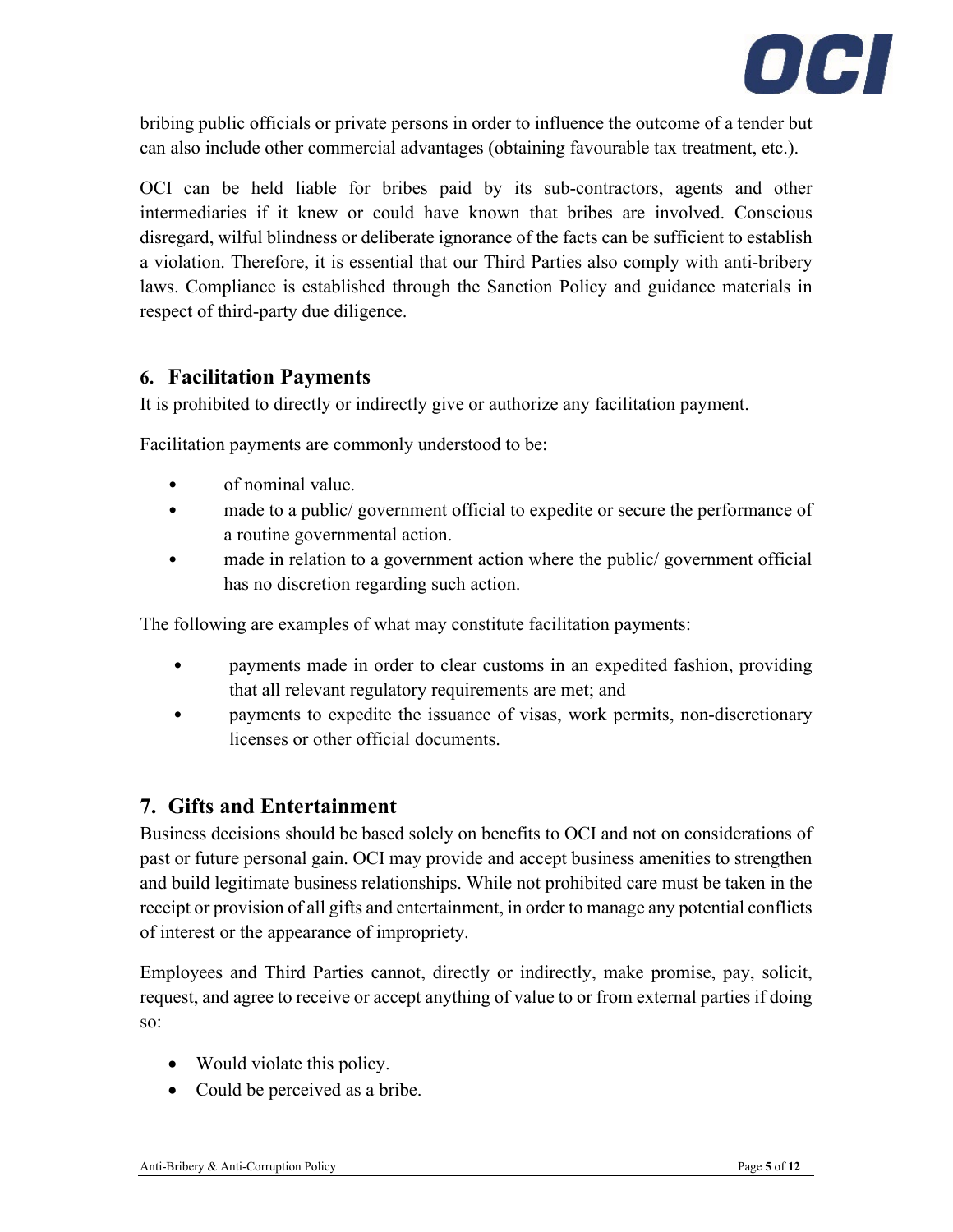

- Influences is intended to influence or reasonably gives the appearance of influencing any act or decision by anyone to do or omit to do something which is dishonest, illegal, misleading or a breach of trust or to improperly perform their function.
- Is done whilst the recipient conceals, or can be expected to conceal, the request, promise, offer or gift from his employer.
- Makes the recipient appear to be under an obligation to OCI or places the OCI employees under an obligation.
- To secure, maintain or obtain business or an advantage in business by inducing a person to perform their function improperly.

Gifts and entertainment must be ordinary and customary in the context of industry standards and cannot create any conflicts of interest.

Inappropriate entertainment that is likely to bring OCI's reputation into disrepute is strictly prohibited.

When considering offering or accepting gifts or entertainment from an existing or prospective OCI client, business partner, consultant, agent or any other service provider, employees must never use their position with OCI for personal or private gain for themselves, their families or other persons.

Personal financial assistance of any kind provided by a supplier or other business contact, other than financial institution acting in the ordinary course of business, is prohibited.

Employees may not personally contribute to cover costs that would otherwise violate this policy, nor may employees split or structure payments with other OCI employees in an attempt to keep expense submissions under any applicable limits.

Gifts and entertainment must also comply with applicable written laws. Be aware that government authorities may have strict policies concerning the acceptance of gifts and entertainment. These policies must also be strictly adhered to.

The following considerations govern the offering or acceptance of entertainment:

- Entertainment of or by counterparts may neither be so frequent nor so excessive as to raise any question of impropriety and must always be consistent with the underlying relationship with the counterpart and the seniority of those attending.
- Employees should not solicit entertainment from counterparts, nor should they agree to requests from counterparts to provide it.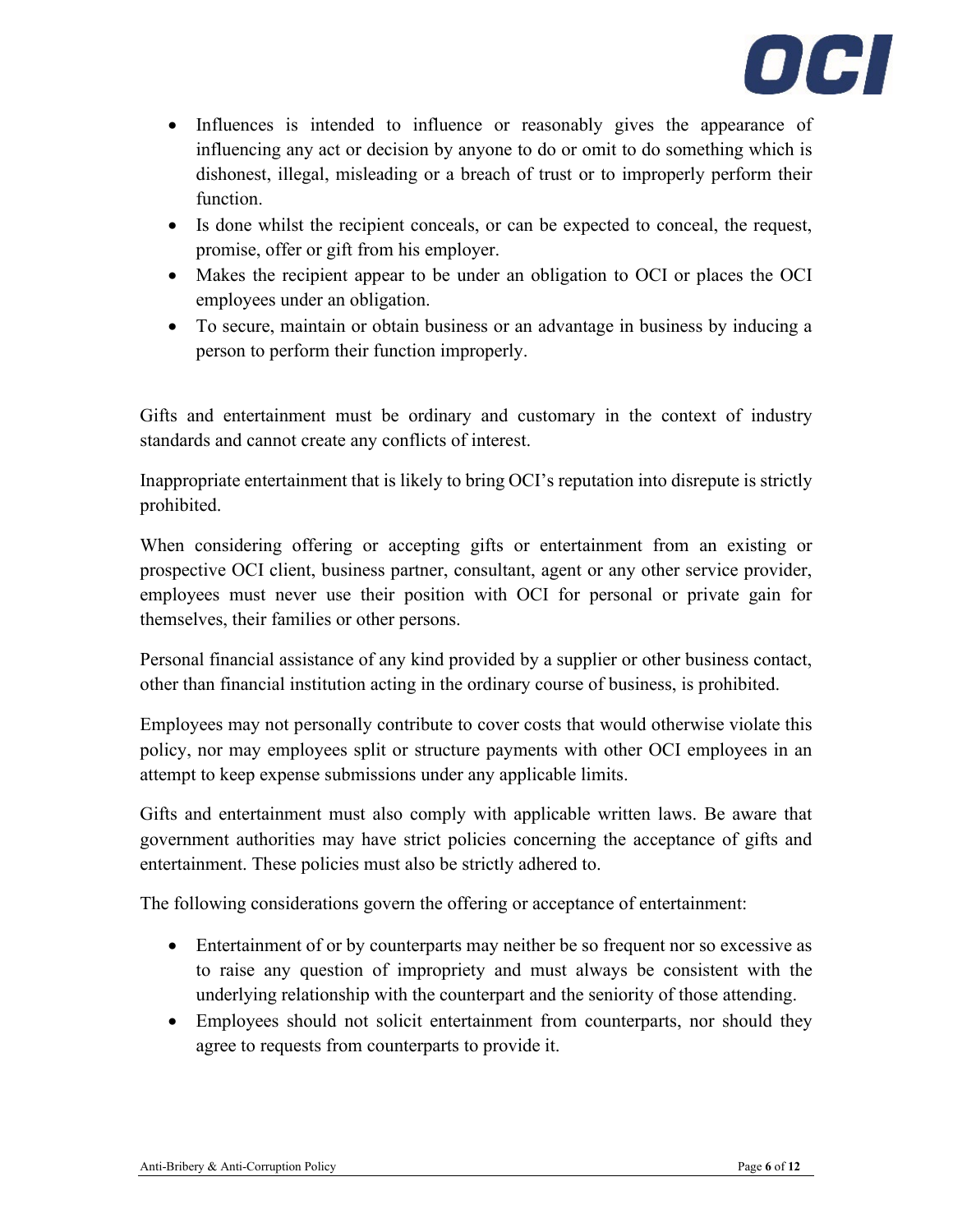

Invitations to officials may only be approved by the manager if the event qualifies as a business event or social event as defined below:

A business event is a working group, seminar, conference or similar event, held within or outside OCI at OCI's expense that is:

- Clearly and predominantly business related (to the promotion, demonstration or explanation of products or services or the execution or performance of a contract) and
- The value of other elements related to the event (such as lunches, dinners) is reasonable and proportionate for the purpose of the event.

A social event is a cultural or sporting event, the invitation to which has been extended exclusively for the performance of representative functions at that specific event. It must be clear that the public official and/ or business relation is representing a (public) body or institution, which requires an apparent connection between the office of the public official or the business relation and the event. Exceptional approval may otherwise be granted but in all instances, it must be clear that there is no intention to influence the official in order to obtain or retain business or a business advantage on behalf of OCI.

# <span id="page-6-0"></span>**8. Donations**

Donations are defined as monetary or in-kind contributions to a registered charity or notfor-profit organization made on behalf of OCI to Third Parties or made by Third Parties on behalf of OCI, without receiving a benefit in return (unless explicitly permissible and defined by local tax laws). Donations should not have a direct relation to any businessdriven project and should be intended for sustainability purposes only, unless they are clearly regulated by local policies. Fees for memberships in social and charitable organizations are also considered donations.

Donations may not be offered, promised or given if they are intended to influence official action or secure an improper advantage.

Unfortunately, even legitimate donations sometimes have the risk of creating the appearance of corruption. For example, you might create this appearance when funding charitable organizations that would subsequently benefit a third party (such as a government official) in some way. The corruption risk can also be more direct when charitable contributions are made to non-existent or illegitimate charitable organizations to conceal bribes to government officials.

Contributions to industry associations, fees for memberships in organizations that serve business interests and sponsorships where OCI gets advertising in return are not charitable donations, they are sponsorships.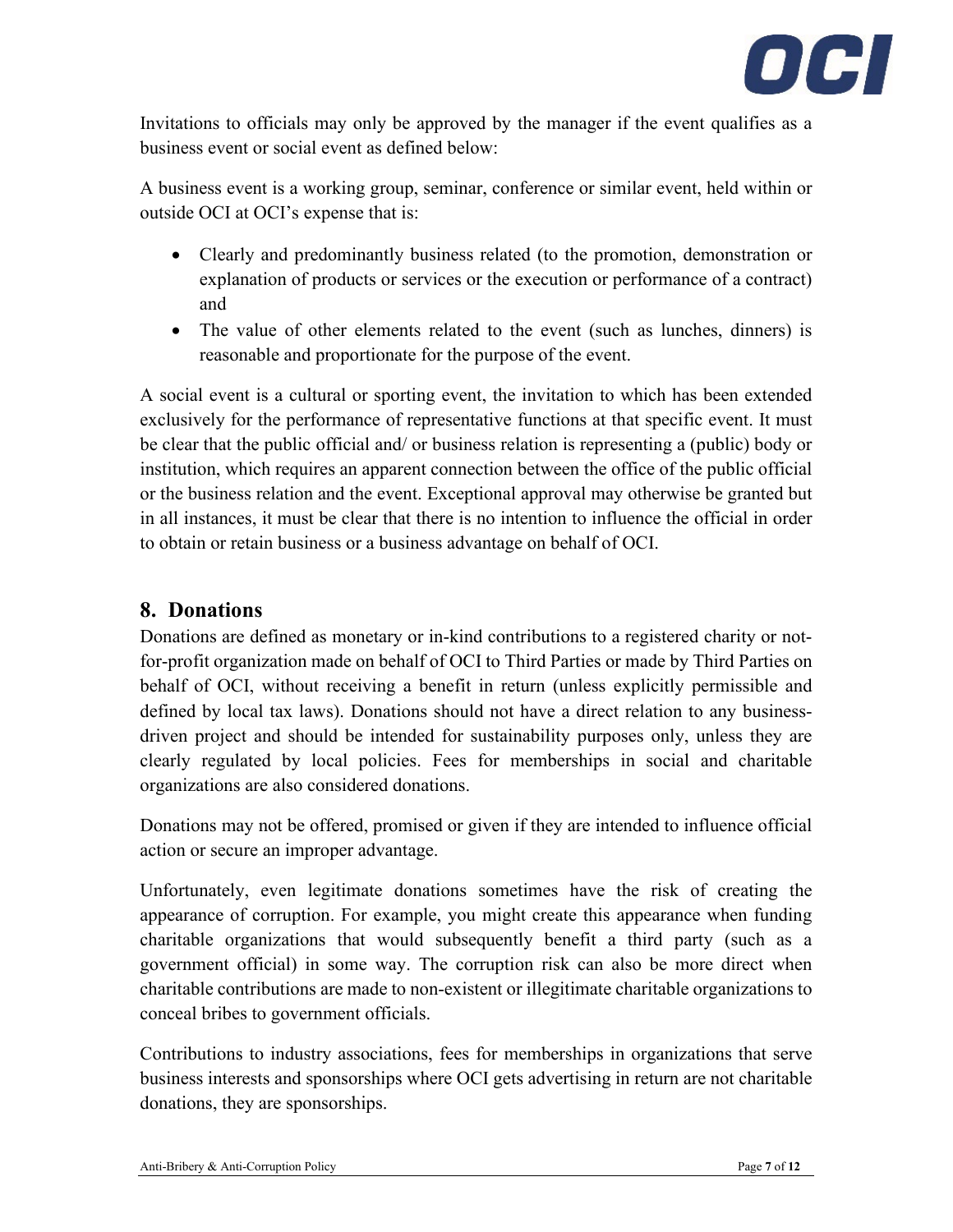

# <span id="page-7-0"></span>**9. Sponsorships**

Sponsorships are defined as grants of financial support to an organization or initiative that promotes educational, social, environmental, cultural, scientific or other activities that support the common good as well as OCI's communications and sustainability business goals. They therefore also deliver a defined set of image and reputation benefits to OCI, help enhance public awareness of OCI in a given market/ target group and deliver a defined set of marketing-related benefits that will be specified in a legally binding document. Sponsorships can nevertheless create problems if they are seen as been linked to seeking or obtaining an improper advantage.

When sponsorships result in free tickets, providing opportunities to invite guests, the rules on gifts & entertainment apply.

# <span id="page-7-1"></span>**10. Political Donations**

Political contributions refer to contributions of anything of value to support a political goal.

Examples of political contributions are:

- advisory fees.
- payments or donations, in money or in kind, to political parties, political organizations or individual politicians;
- paying employees during working hours to work at a political function.
- paying for campaign expenses.

OCI does not support political parties or any specific religions. This does not preclude OCI from supporting political views in the company's interest. Political contributions by companies are illegal in many countries. Therefore, you must consult with your LCO and legal department before making a political donation.

Contributions to industry associations or fees for memberships in organizations that serve business interests are not considered to be political contributions.

### <span id="page-7-2"></span>**11. Books and Records**

Keeping detailed and accurate records is a crucial component of OCI's Anti-bribery and Anti-corruption controls. OCI's accounting/ financial reporting system must, in reasonable detail, accurately and fairly reflect all transactions and dispositions of the company assets. Therefore, all managers who are involved in the upkeep of the business' accounting system must ensure this accuracy at all times and must direct relevant employees accordingly.

The following principles must always be considered: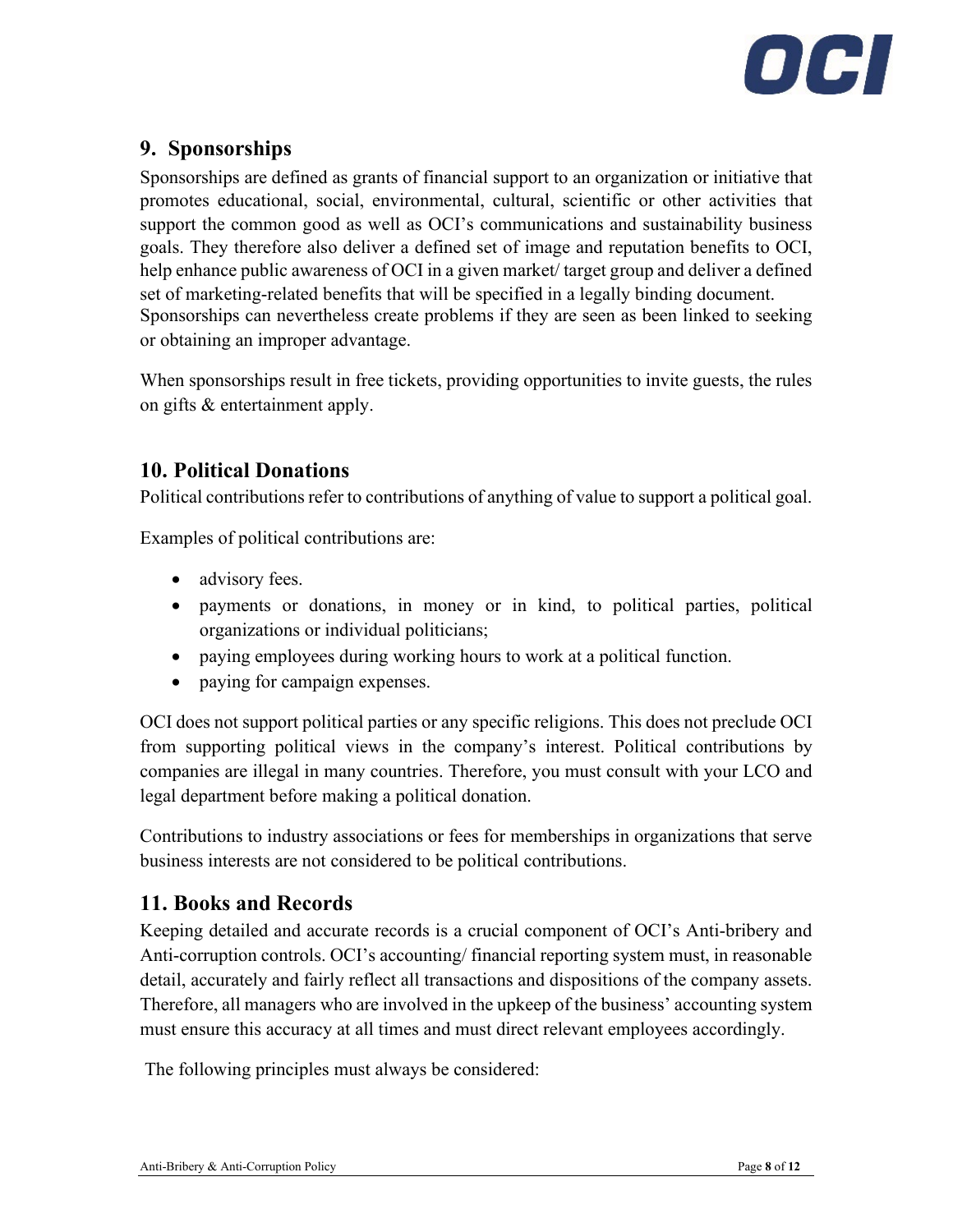

- False or misleading entries should never be made in OCI's books and records for any reason.
- No undisclosed or undocumented accounts or payments for or on behalf of OCI are to be maintained for any purpose.
- Na cash payments that are unapproved or undocumented may be made for any kind of service done on behalf of OCI.

# <span id="page-8-0"></span>**12. Violation of Policy and Sanctions**

Any violation of this policy must be promptly reported to your management and the LCO in the location where it is believed to have taken place.

Violations of any element of this policy could result in civil and criminal penalties against OCI and could also subject employees to prosecution, criminal fines and imprisonment. The various laws with which OCI and its employees must comply include, but are not limited to:

- The Dutch Criminal Act.
- The United States Foreign Corrupt Practices Act (FCPA), which may result in imprisonment for individual violators. The FCPA also states that fines and penalties imposed upon individuals may not be paid directly or indirectly by any corporation for which they may have acted.
- The United Kingdom Bribery Act (UKBA), which can impose unlimited fines on individuals and OCI entities as well as order imprisonment.

In line with our Code of Conduct, in addition to any criminal and civil sanctions, employees' failure to comply with any element of this policy may be grounds for disciplinary action, including termination of employment.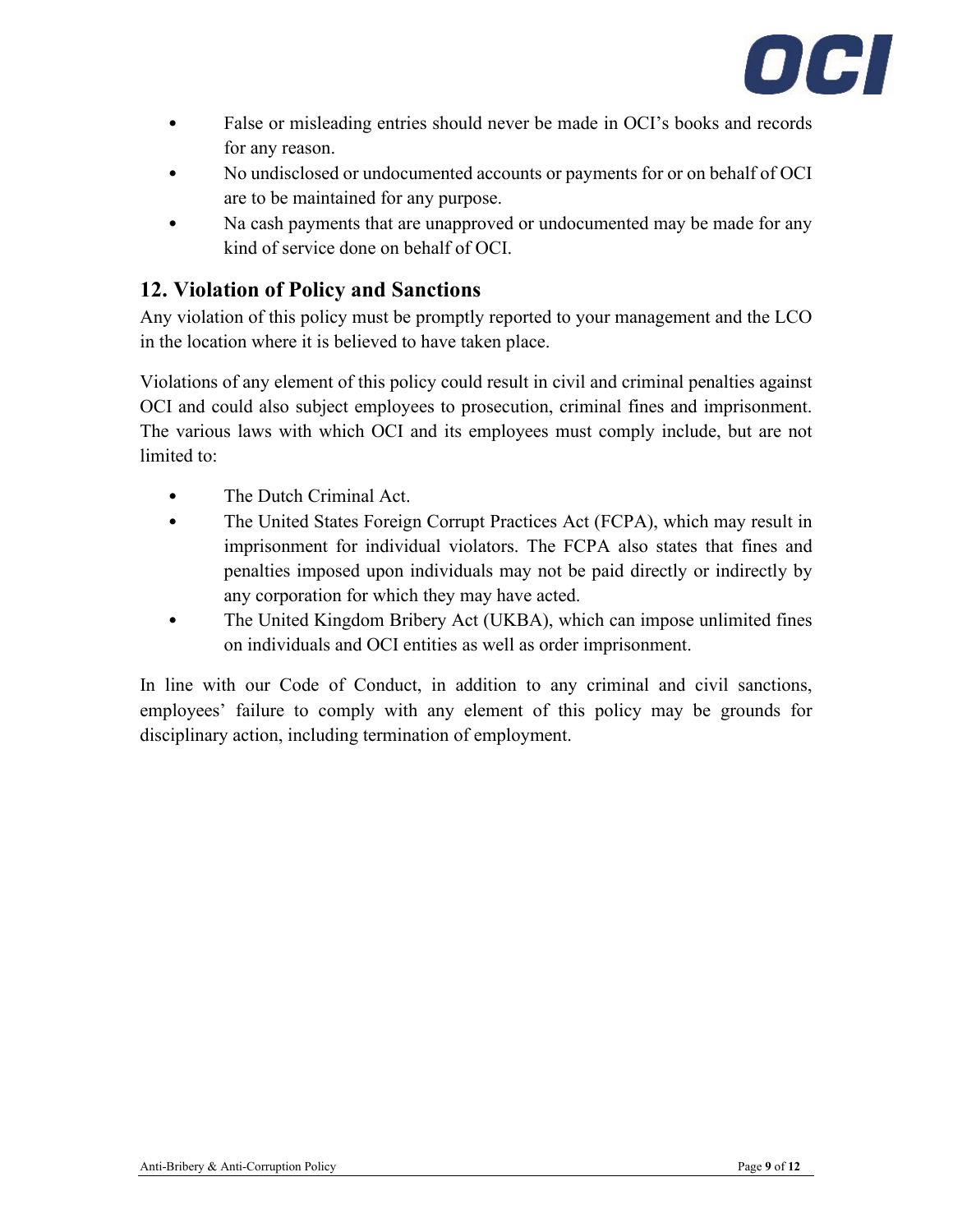# OCI

# <span id="page-9-0"></span>**13. Documentation and Regular Review**

| <b>Organisation Scope</b> | OCI N.V.                  |
|---------------------------|---------------------------|
| <b>Parent Process</b>     | Compliance Program        |
| Document owner            | Group Compliance Director |
| <b>Approved by</b>        | <b>Board</b>              |
| Initial date published    | March, 2018               |
| Document effective date   | March, 2019               |
| Document updated as per   | 26 January 2021           |
| <b>Contact person</b>     | Group Compliance Director |
| Version                   | 2.1                       |

OCI Group Compliance shall periodically evaluate the effectiveness of this Policy, and review and revise it as necessary, including to reflect any changes required by applicable laws. You can direct any suggestions for improvements to this Policy to OCI Compliance at compliance  $@oci.com$ .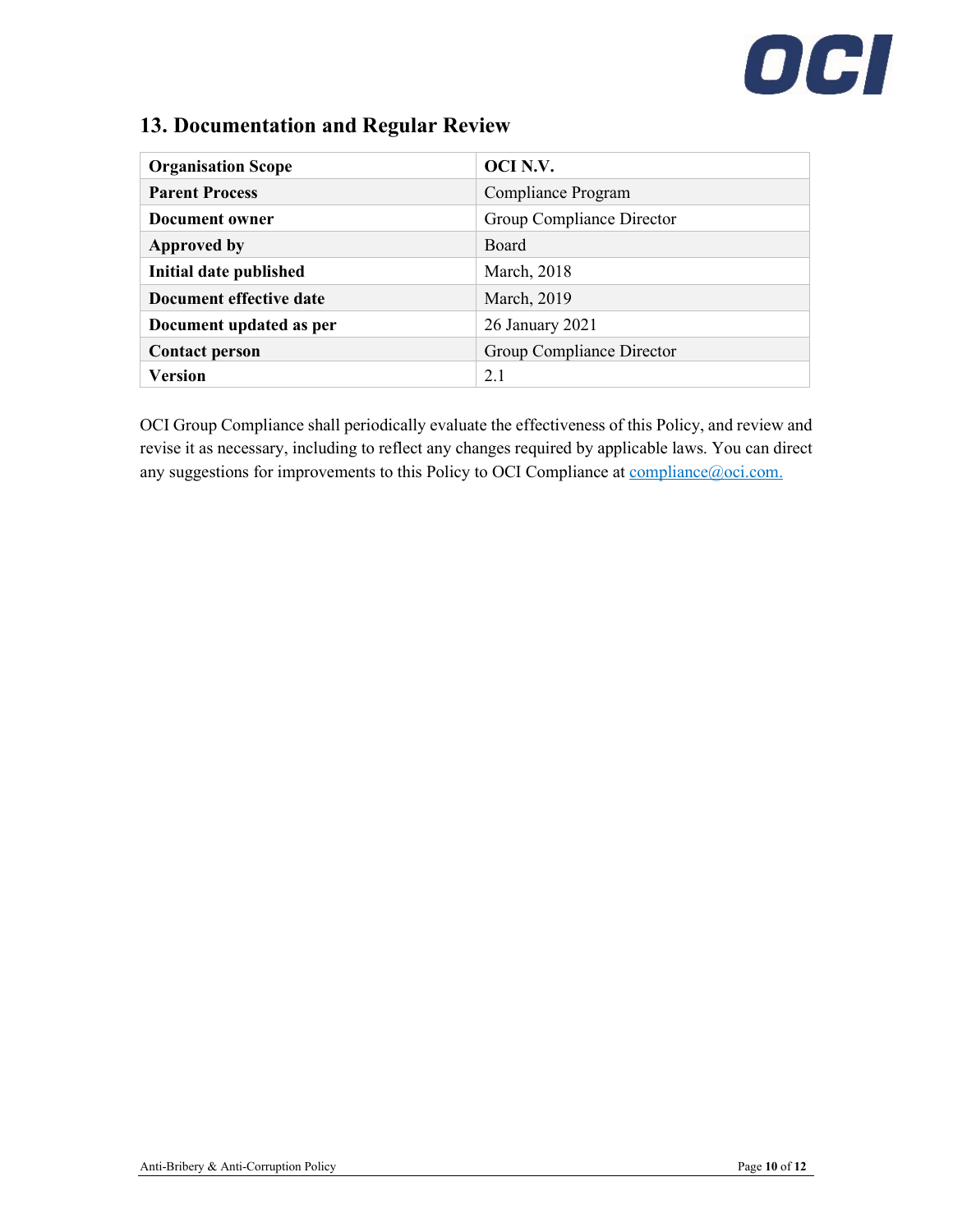# OCH

# <span id="page-10-0"></span>**17. ANNEX: Definitions**

#### **Bribe**

A bribe includes payments, offers, or promises to pay, or authorizations to pay or provide anything of value, directly or indirectly, to obtain an improper personal or business advantage.

There is no minimum amount or threshold exception for bribes. OCI prohibits both the payment, offer, authorization and the receipt, acceptance of bribes.

#### **Corruption**

Corruption means an activity that involves the abuse of position or power for an improper personal or business advantage, whether in the public or private sectors, and includes the receiving, acceptance, offer, payment or authorization of bribes.

#### **Official**

Because different wording is often used, let it be clear that under OCI rules an official is the same as a public official and as a government official. The word 'foreign' used in laws as the FCPA (U.S. Foreign Corrupt Practices Act) or the UKBA (UK Bribery Act 2010), refers to officials of a foreign government, not being U.S. or UK. This word has no specific applicability for OCI Policy, as we conduct business in different countries and with the officials residing in such countries. Generally, this includes the following categories:

- A Public official is any officer or employee of any, national, local or municipal government whether elected or appointed (including officials holding a legislative, administrative or judicial position of any kind);
- A Public official is any person acting in an official capacity or exercising a public function for or on behalf of any government or its instrumentality such as a consultant or a professional working for a public health institution.
- Political parties, their officials, and candidates for public office.
- A Public official is any person exercising a function at any State-owned enterprises or state-controlled enterprises; and
- A Public official is any officer or employee of any public international organization such as the UN or the World Bank.

It should be noted that the above is not limited to payments made to high-ranking officials and includes payments made to low-ranking officials.

#### **Anything of value**

Anything of value is anything, tangible or intangible, financial or not, that provides a benefit or advantage to the recipient, including, but not limited to cash or cash equivalents, favours, contract awards, inside information, the use of property or equipment, job offers, political contributions, the payment of expenses or debts, fees, discounts, commissions, rebates.